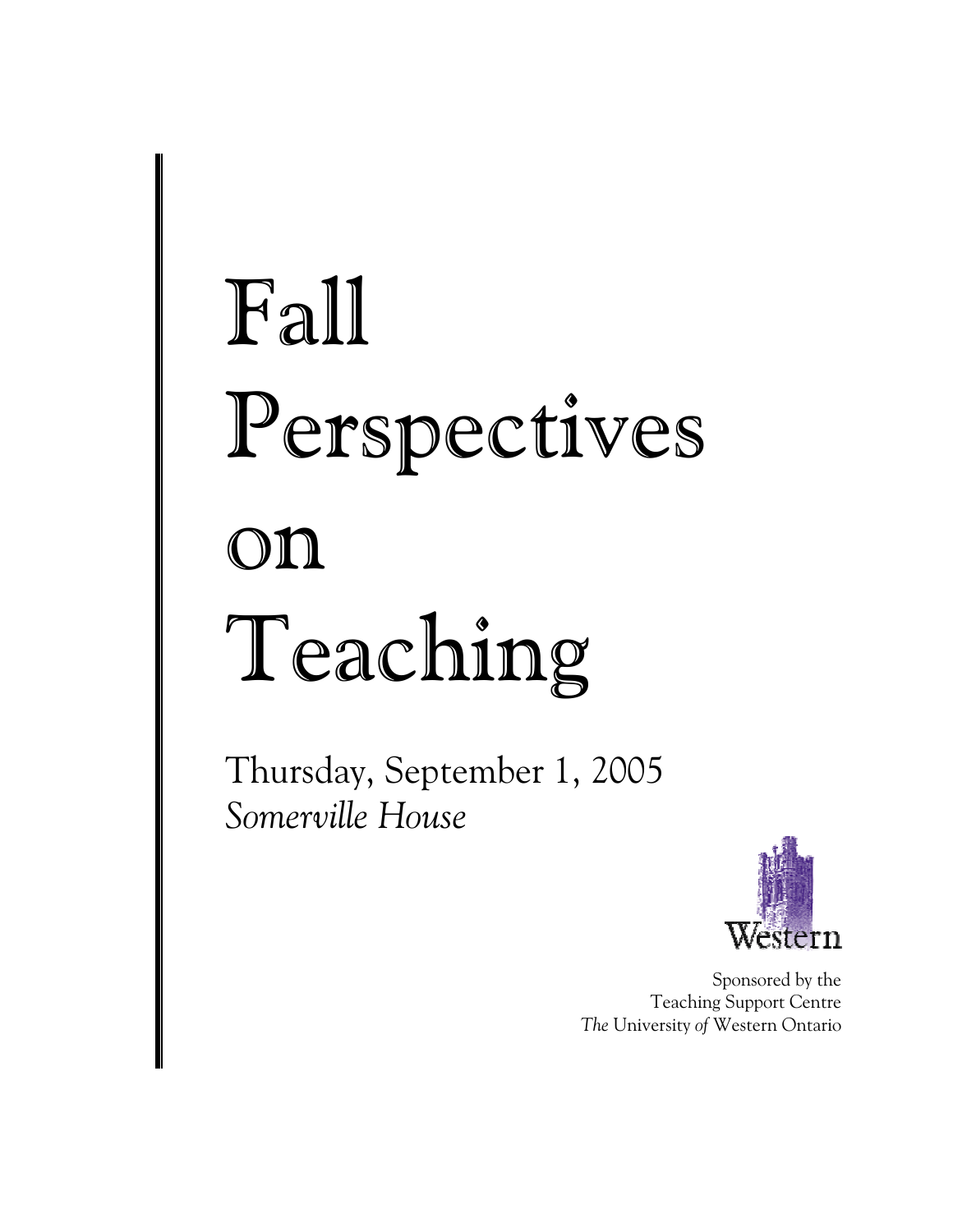# Fall Perspectives on Teaching

֖֚֚֬֕

# Thursday, September 1, 2005

**Somerville House** 

**9:00 - 9:15 a.m. Welcoming Remarks SH 3345** *Paul Davenport, President & Vice-Chancellor*

**SH 3345**

**9:15 - 10:30 a.m.** *Keynote Presentation*

# **Of All the Hats I Wear, My Ball Cap Fits Me Best!** *Alan Edmunds, The University of Western Ontario*

Balancing the many hats that academics must wear cannot be left to chance or circumstance; we must use a carefully designed hat rack. However, wearing all of our hats must also be personally and professionally fulfilling. Using his recent journey through the tenure and promotion process, Dr. Edmunds will share some

stories and highlight some of the nuances of academia that can make our lives totally rewarding. Inherently, the pitfalls of losing our balance will be included.



*Alan Edmunds is Associate Professor of Education at Western. His 20+ years in educational psychology and his extensive coaching background are catalysts for a unique theoretical and practical perspective on teaching and learning, a perspective that has garnered two university teaching awards. The author of several journal articles, Alan's recent book Golf On Auto Focus: Analysis to Eliminate Paralysis, is about developing mental toughness for golfers, and this year he will publish a co-authored book on building and maintaining highly productive learning environments.*

**10:30 - 10:45 a.m. Refreshment Break**

**SH 3345**

**10:45 – 12:00 p.m.** *Keynote Presentation*

# **Confessions of an (Innovative) Educator** *Howard Armitage, University of Waterloo*

What does it mean to be an "innovative" educator? Are there really any formulas? Does it matter what discipline one is from? As a 3M Teaching Fellow recipient, I've had a chance recently to reflect on these questions. Without claiming an exhaustive analysis, I'd like to share some observations – some personal and

some learned from others. Many are obvious – some are not. Toward the end of the session, I'd like to add your experiences. What have you done or observed that adds to our understanding of "innovative" teaching practice.

*Howard M. Armitage is Professor of Accounting and Director of the Centre for Business, Entrepreneurship and Technology at University of Waterloo. He holds a B.Sc. from McGill University, M.B.A. from the University of Alberta, and a Ph.D. from Michigan State University. He is also a Fellow of the Society of Management Accountants of Canada. He is the recipient of the University of Waterloo's Distinguished Teaching Award, the Canadian Academic Association's LS Rosen Award for Outstanding Canadian Accounting Educator and the 3M Fellowship for Outstanding Canadian Educator. He has published widely in the area of cost management systems.*